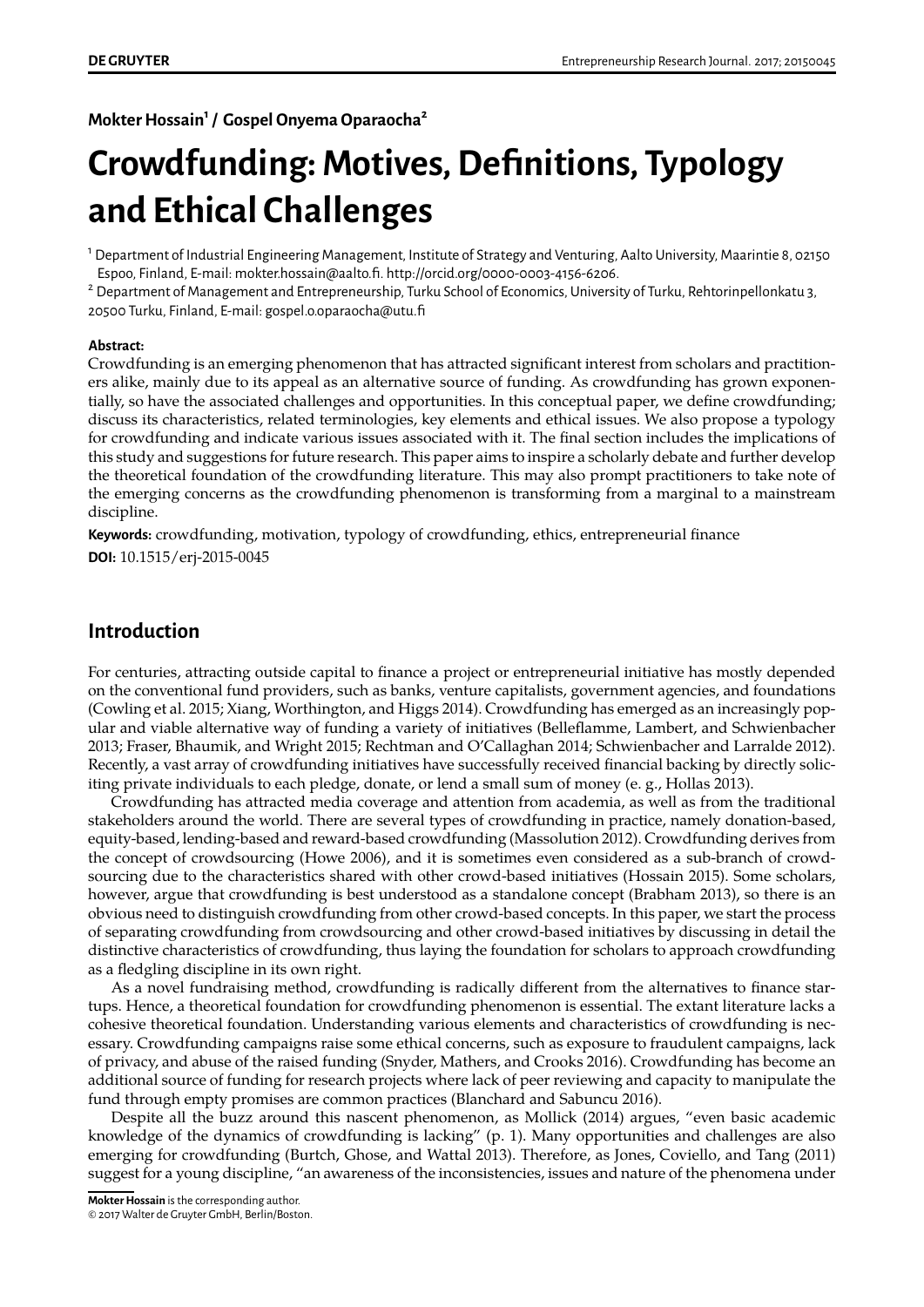study, as well as the surrounding interim debates are fundamental for the development of theory and paradigmatic unity" (p. 632).

This paper aims to provide a basic conceptual understanding of the characteristics of crowdfunding, its typologies, and the ethical issues involved. It contributes to establishing a basic conceptual foundation for the crowdfunding phenomenon within the entrepreneurial finance discipline. In other words, we aim to fill the gap in the existing literature that scholars have pointed out (see Mollick 2014). This is crucial for theory development, as the existing literature emphasizes that in the absence of a unifying conceptual foundation, a given scholarly domain risks being amorphous, thus hindering both theory building and the further development of the discipline (e. g., Keupp and Gassmann 2009; Jones, Coviello, and Tang 2011).

The remainder of this paper is structured as follows. In the following section, we review the various definitions for crowdfunding that are present in the existing literature and show how diverse the definitions of crowdfunding are. We then propose a comprehensive definition of crowdfunding. In the next section, we discuss the characteristics of crowdfunding as a phenomenon. Next, we provide a typology for crowdfunding and its common terminology followed by a section that discusses the important elements of crowdfunding. Subsequently, a comprehensive discussion on the ethics of crowdfunding has been presented. In the final section, we point out the implications and avenues for future research.

# **What is Crowdfunding?**

The popularity of crowdfunding has led to a wide variety of definitions being proposed. However, despite the increasing scholarly interest in crowdfunding, no clear definition fully captures the dynamics of this phenomenon. Table 1 presents 17 existing definitions for crowdfunding. Our intention here is not to encompass all their various elements but rather to provide a concise definition that integrates all the key elements of the crowdfunding phenomenon. It should be noted that due to there being few published academic articles on crowdfunding, we also explored business magazines, working papers, and books. We will now elaborate on these existing definitions.

Steinberg, DeMaria, and Kimmich (2012) define crowdfunding as an emphasis on public donation to gain capital for new ventures. His definition does not consider many aspects, however, including the role of the Internet. The definition of Rubinton (2011) also does not cover the importance of social media and the Internet. Wicks (2013) emphasizes equity along with donation and reward, but the importance of the Internet and social networking are again absent from the definition. In the same vein, Massolution (2012) ignores the roles of both the Internet and social networking, as well as reward-based types of crowdfunding, such as pre-purchasing. Harrington (2014), in contrast, does consider the role of the Internet in his definition, but the typical purpose of fundraising via crowdfunding is unclear. Hemer (2011)'s definition considers it as donation in exchange for a reward, but it does not cover other high-risk forms of crowdfunding, such as equity crowdfunding.

The definition of Belleflamme, Lambert, and Schwienbacher (2013) also fails to consider some aspects, such as peer-to-peer lending and fundraising by individuals or groups in areas, such as music. The definition of Hemer (2011) also does not cover peer-to-peer lending and aspects of social capital. Mollick (2014), meanwhile, tries to avoid the same pitfall by providing a definition that includes some additional elements of the crowdfunding phenomenon. De Buysere et al. (2012) also attempted to come up with a broader definition, but the role of social networks lacks emphasis, despite it being a crucial part of the whole crowdfunding process. What is more, their definition is constrained to an entrepreneurial perspective, while the true scope of crowdfunding goes far beyond this. They also ignore some conspicuous elements, such as peer-to-peer lending. Lebraty and Lobre-Lebraty (2013) provide a simple definition, but it does not articulate several fundamental elements of crowdfunding. Belt, Brummer, and Gorfine (2012) consider most elements of crowdfunding, although the expectation of funders is missing. In contrast to many of the other attempts, the definitions of Ingram and Teigland (2013) and Marom and Sade (2014) both attribute due importance to social networking.

**Table 1:** Definitions of crowdfunding in the literature.

| Source                                         | Definition                                                                                                                                                                                                                                                        |
|------------------------------------------------|-------------------------------------------------------------------------------------------------------------------------------------------------------------------------------------------------------------------------------------------------------------------|
| Belleflamme, Lambert, and Schwienbacher (2013) | "Crowdfunding involves an open call, mostly through the<br>Internet, for the provision of financial resources either in<br>the form of donation or in exchange for the future<br>product or some form of reward to support initiatives for<br>specific purposes." |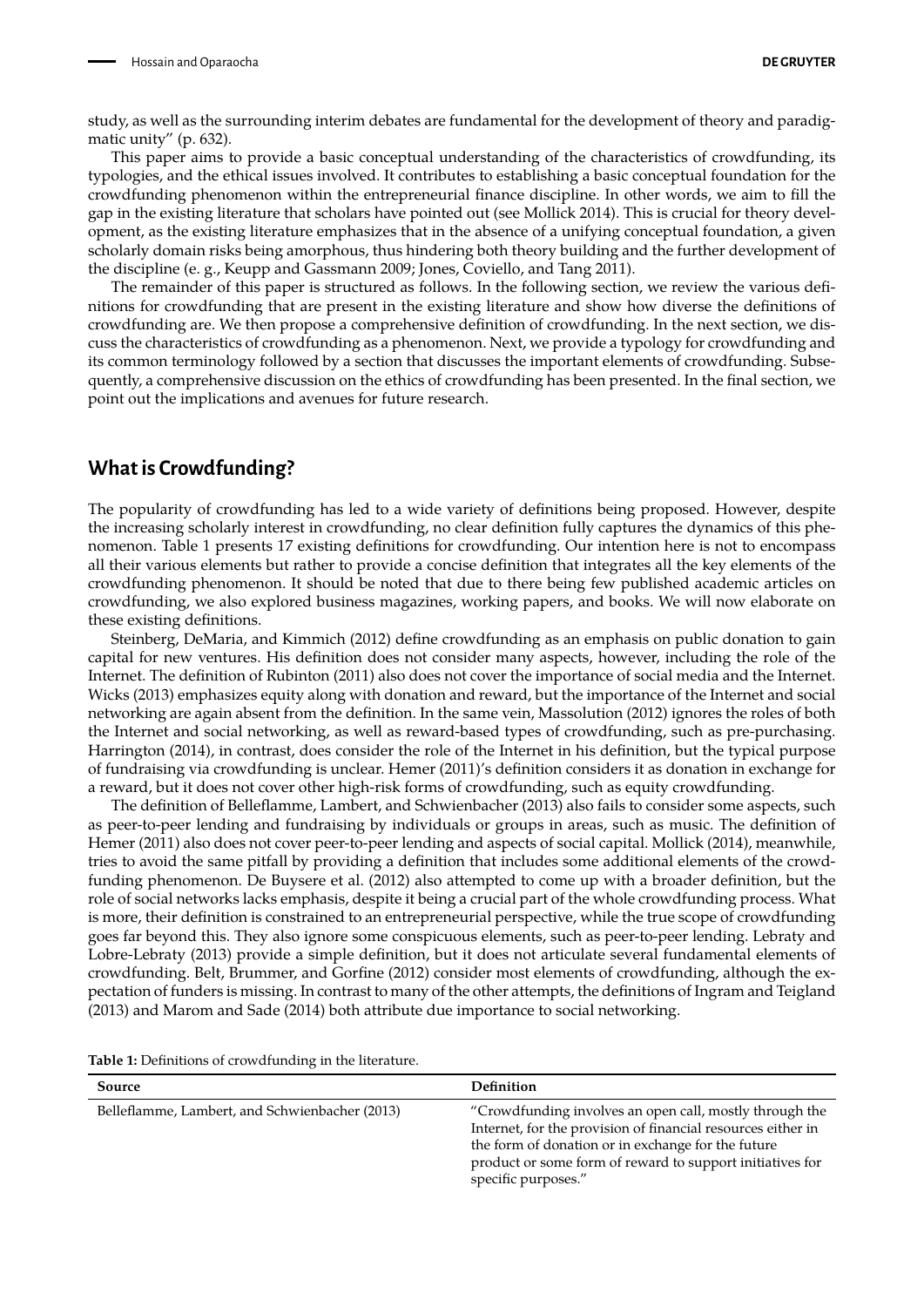-

| Belt, Brummer, and Gorfine (2012) | "process by which capital is raised for a project, initiative<br>or enterprise through the pooling of numerous or<br>relatively small financial contributions or investments, via<br>the internet."                                                                                                                                                                                                                                                                                                                                 |
|-----------------------------------|-------------------------------------------------------------------------------------------------------------------------------------------------------------------------------------------------------------------------------------------------------------------------------------------------------------------------------------------------------------------------------------------------------------------------------------------------------------------------------------------------------------------------------------|
| De Buysere et al. (2012)          | "Crowdfunding can be defined as a collective effort of<br>many individuals who network and pool their resources<br>to support efforts initiated by other people or<br>organizations. This is usually done via or with the help of<br>the Internet. Individual projects and businesses are<br>financed with small contributions from a large number of<br>individuals, allowing innovators, entrepreneurs and<br>business owners to utilize their social networks to raise<br>capital."                                              |
| Harrington (2014)                 | "Crowdfunding is simply the collective effort of<br>individuals who network and pool their money, usually<br>via the Internet, to support efforts initiated by other<br>people or organizations."                                                                                                                                                                                                                                                                                                                                   |
| Hemer (2011)                      | "open call, essentially through the Internet, for the<br>provision of financial resources either in form of<br>donations (without rewards) or in exchange for some<br>form of reward and/or voting rights in order to support<br>initiatives for specific purposes."                                                                                                                                                                                                                                                                |
| Ideavibes (2011)                  | "Crowdfunding is raising funds online through the<br>collective wisdom of individuals or groups of people,<br>collectively referred to as: the crowd."                                                                                                                                                                                                                                                                                                                                                                              |
| Ingram and Teigland (2013)        | "The accumulation of small investments in individual<br>projects by a large number of individuals (the 'crowd')<br>via or with the help of the Internet and social networks,<br>allows an entrepreneur to pitch an idea or business plan<br>to more than just family and friends."                                                                                                                                                                                                                                                  |
| Lebraty and Lobre-Lebraty (2013)  | "Crowdfunding can be defined as a resource allowing a                                                                                                                                                                                                                                                                                                                                                                                                                                                                               |
| Marom and Sade (2014)             | project initiator to obtain financing from Internet users."<br>"Crowdfunding is an innovative funding mechanism<br>which leverages the internet and social networks in order<br>to raise funds from a large number of investors, usually<br>raising small amounts from each investor."                                                                                                                                                                                                                                              |
| Massolution (2012)                | "Financial contributions from online investors, sponsors<br>or donors to fund for-profit or non-profit initiatives or<br>enterprises. Crowdfunding is an approach to raising<br>capital for new projects and businesses by soliciting<br>contributions from a large number of stakeholders<br>following three types of crowdfunding models: (1)<br>Donations, Philanthropy and Sponsorship where there is<br>no expected financial return, (2) lending and (3)<br>investment in exchange for equity, profit or revenue<br>sharing." |
| McMillan Web-Dictionary (2014)    | "The use of the web or another online tool to get a group                                                                                                                                                                                                                                                                                                                                                                                                                                                                           |
| Mollick (2014)                    | of people to finance a particular project."<br>"The efforts by entrepreneurial individuals and groups -<br>cultural, social, and for-profit - to fund their ventures by<br>drawing on relatively small contributions from a<br>relatively large number of individuals using the internet,                                                                                                                                                                                                                                           |
| Oxford Dictionary (2014)          | without standard financial intermediaries."<br>"The practice of funding a project or venture by raising<br>many small amounts of money from a large number of                                                                                                                                                                                                                                                                                                                                                                       |
| Rubinton (2011)                   | people, typically via the Internet."<br>"The process of one party progressing towards a goal by<br>requesting and receiving small contributions from many                                                                                                                                                                                                                                                                                                                                                                           |
| Steinberg (2012)                  | parties in exchange for a form of value to those parties."<br>"Crowdfunding is the process of asking the general<br>public for donations that provide startup capital for new<br>ventures."                                                                                                                                                                                                                                                                                                                                         |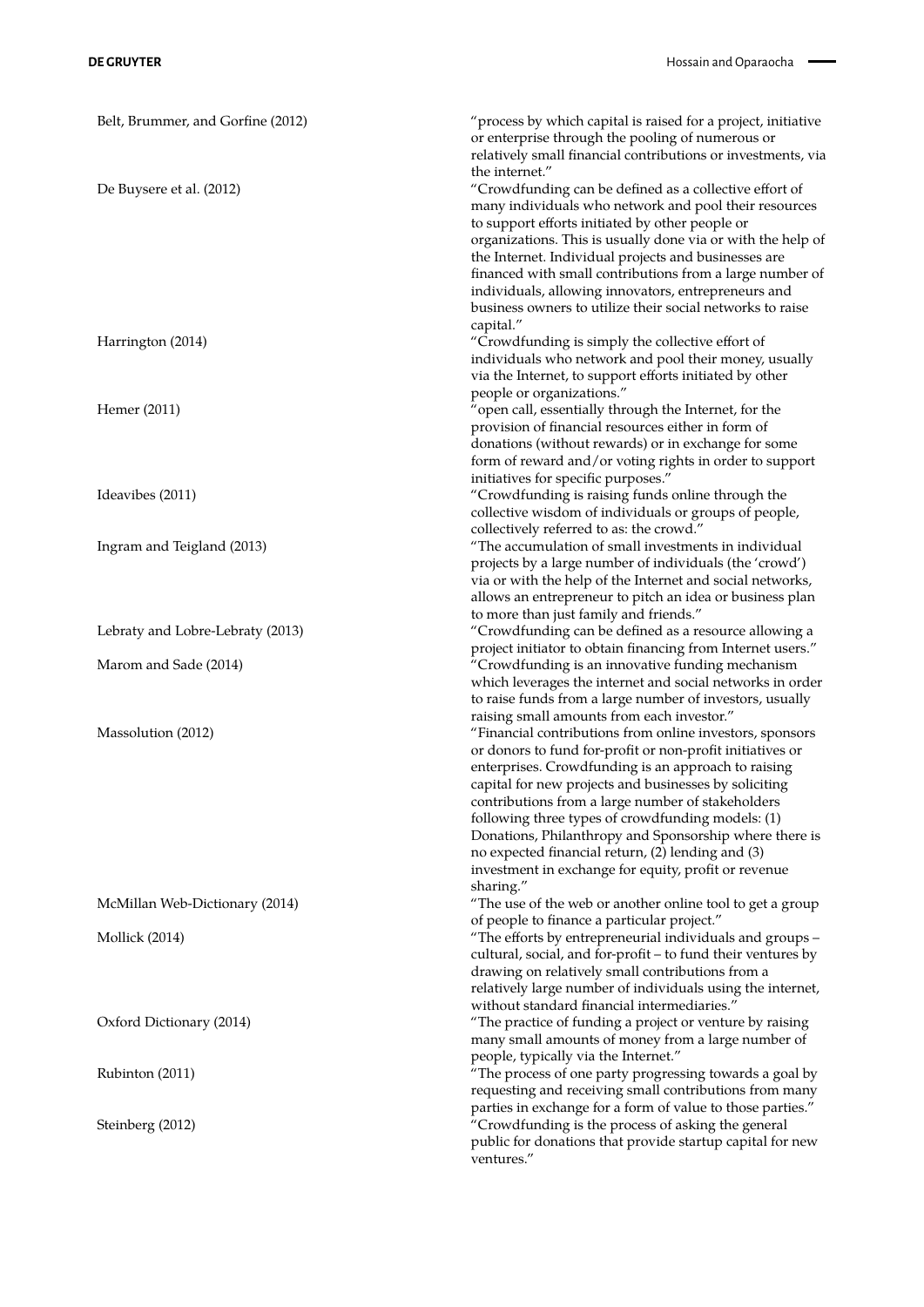| Wicks (2013)     | "Crowdfunding is where a large number of people (a<br>crowd) financially support a project by giving a relatively<br>small amount of money either in return for a reward, as a<br>donation, or potentially in return for equity." |  |
|------------------|-----------------------------------------------------------------------------------------------------------------------------------------------------------------------------------------------------------------------------------|--|
| Wikipedia (2014) | "The collective cooperation, attention and trust by people<br>who network and pool their money together, usually via<br>the Internet, in order to support efforts initiated by other<br>people or organizations."                 |  |

It is clearly difficult to grasp what crowdfunding really means, because each definition (see Table 1) has one or more key missing elements. The fundamental idea behind crowdfunding is as follows: The initiator demonstrates his or her idea in the best possible manner within the resource, time, and other constraints. A demonstration is presented primarily via the Internet, and this may include written documents and audio/video media, so potential funders can understand the initiator's idea to the best of their abilities. This idea should be appealing enough to convince funders to pledge funds. To disseminate the idea, the founders may use an intermediary crowdfunding platform (a common practice) or their own platform (which is less common) for demonstration purposes. The open call for funding is then mainly promoted through social media (e. g., Facebook, MySpace, Twitter, YouTube, LinkedIn, Reddit, Google+, Quora, and Chinese Sina Weibo), as well as through other Internet-based communication (e. g., email). An inspiring and easily understandable message is crucial to attract a large number of funders. The timeframe for a fundraising campaign is typically between 30 and 45 days. The total amount pledged by funders is usually displayed in real time on the crowdfunding platform. Intermediary platforms take commissions ranging from 8 to 10 percent from projects that successfully raise funds, including transaction handling costs from payment processors like Amazon and PayPal. By integrating all the above-mentioned elements, we propose the following definition:

Crowdfunding is an Internet-based funding method for the realization of an initiative through online distributed contributions and micro-sponsorships in the form of pledges of small monetary amounts by a large pool of people within a limited timeframe. It is the financing of a task, idea, or project by making an open call for funding, mainly through Web 2.0 technologies, so funders can donate, pre-purchase the product, lend, or invest based on their belief in an appeal, the promise of its founder, and/or the expectation of a return.

# **Characteristics of Crowdfunding**

Following the definition presented above, we will now discuss the characteristics of crowdfunding. Over the last decade, it has filled a significant portion of the gap in venture finance (Burtch, Ghose, and Wattal 2015). In the early stages of crowdfunding, it was predominantly used to fund artistic and other creative endeavors. It later emerged as a means of raising capital to support innovations, entrepreneurial ideas, and ventures (Schwienbacher and Larralde 2010). Some fundamental elements distinguish crowdfunding from the traditional investors, such as banks and venture capitalists, making it a novel source of funding. *Firstly*, funding for start-ups is very scarce, so crowdfunding helps fill the gap in the early stage of financing. *Secondly*, crowdfunding harnesses the influential power of the Internet, particularly through social media. *Thirdly*, it is a novel marketing channel. *Fourthly*, it encourages unique ideas to be tested by the public and ultimately realized. *Finally*, it facilitates direct engagement with consumers (Younkin and Kashkooli 2016).

We argue that the core characteristics of crowdfunding highlighted above are among the key features that distinguish it from traditional financing methods (cf. Pichler and Tezza 2016. We will now elaborate further on these differences and return to discussing these characteristics in more details in the different parts of this paper. This should provide a more insightful overview of crowdfunding as an intriguing alternative approach to entrepreneurial finance when compared to the traditional *offline* funding sources.

It is well known that many new entrepreneurs face difficulties in raising the funds needed to actualize their ideas through traditional fund providers, such as banks and venture capitalists. The crowdfunding approach, therefore, presents a different and attractive option for these entrepreneurs (Burtch, Ghose, and Wattal 2015). Crowdfunding also aids entrepreneurs in gaining the wide exposure that will eventually help them to raise further funding (Agrawal, Catalini, and Goldfarb 2015). According to Assenova et al. (2016), something that crowdfunding offers, and which is lacking from traditional funding, is that it creates multiple layers of return, thus creating a community. In other words, crowdfunding investors are getting more than just a financial return on their investments. We will elaborate on this further when we discuss the motives and incentives of participating in crowdfunding.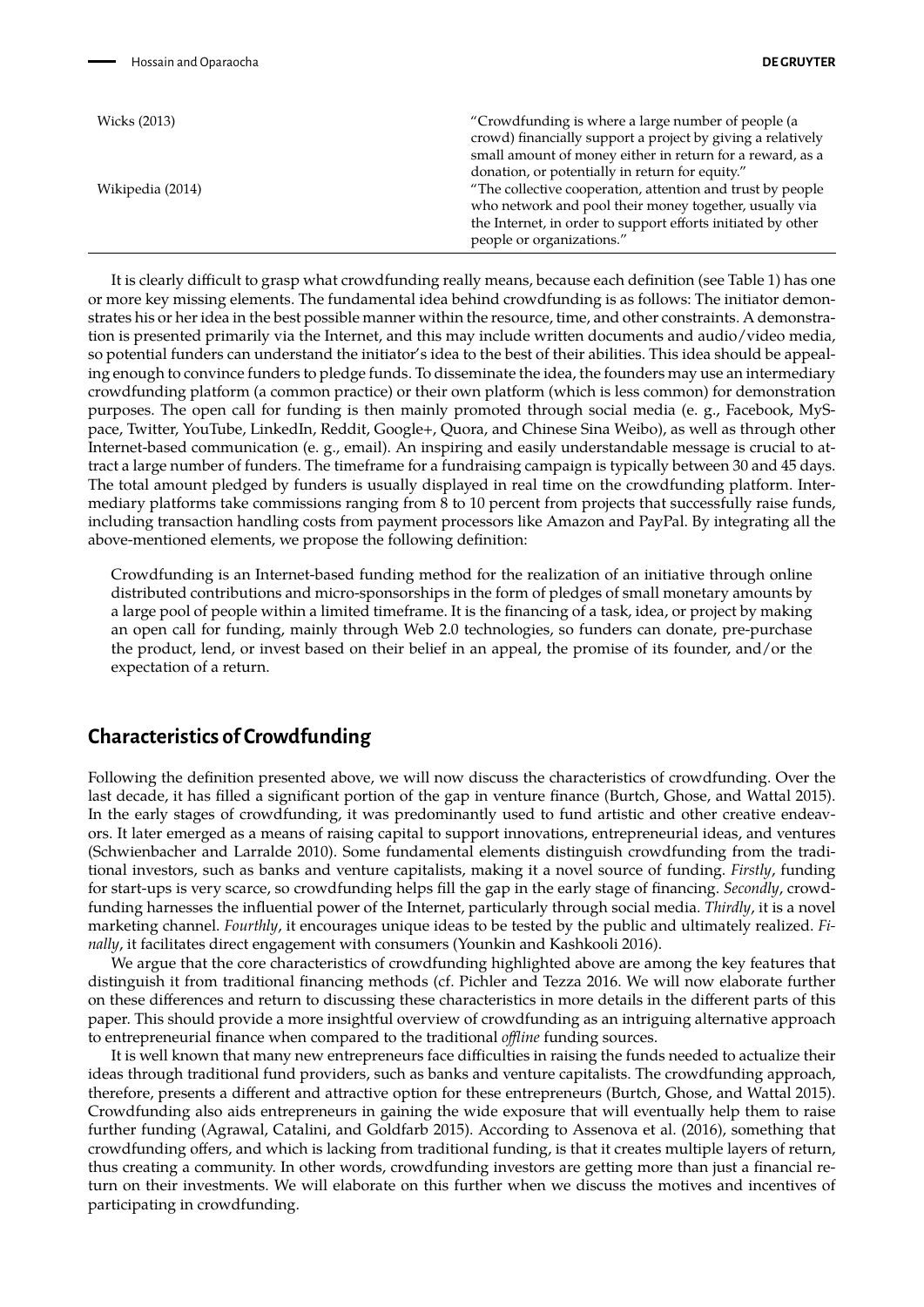According to the 2015CF Crowdfunding Industry Report, the industry was expected to raise \$34.4 billion in funding during 2015, double that of 2014 and a five-fold increase on 2013. The report found that peer-topeer landing enjoyed the greatest share of monetary value. Interestingly, in 2014, the growth of crowdfunding jumped by 320 percent to \$3.4 billion in Asia, exceeding the figure for Europe (\$3.26 billion). An individual's investment in a crowdfunding project typically ranges from \$1 to \$100, but huge investments from a single donor are also seen. For example, the largest individual investment of \$100,000 was witnessed by the equitybased platform Crowdcube in the UK (see Macht and Weatherston 2014). The most popular crowdfunding initiatives fall into the business and entrepreneurship category, followed by social causes, entertainment and performance arts, and real estate (Agrawal, Catalini, and Goldfarb 2015). Crowdfunding platforms, such as KickStarter, IndieGoGo, RocketHub, and GoFundMe are all facilitating the growing number of transactions. In addition, crowdfunding platforms like Kiva.org and Prosper.com are facilitating new ways of microfinancing in the area of peer-to-peer lending (Zhang and Liu 2012).

Crowdfunding differs from other crowd-based concepts, such as crowdsourcing, open-source software development, open-innovation movements. These community-based concepts are all built upon the notion of *tapping into the power/wisdom of the crowd*. In contrast, crowdfunding usually entails monetary contributions from a community of backers. For instance, Gerber and Hui (2013) found that the primary motivation for founders to engage in crowdfunding is to raise funds, because it provides an easy-to-use and organized platform where distributed financial contributions can be solicited and collected from many people, therefore allowing nascent entrepreneurs to sidestep the conventional business financiers (Mollick 2014). Other crowd-based concepts usually involve participatory and intellectual inputs other than a monetary contribution (cf. Bannerman 2013; Brabham 2013).

As a discipline, crowdfunding stands at the juncture of business ventures, economics, finance, information systems, journalism, management, law, and sociology (Agrawal, Catalini, and Goldfarb 2015; Aitamurto 2011; Bradford 2012; Burtch, Ghose, and Wattal 2013; Mollick 2014; Schwienbacher and Larralde 2012). Consequently, a variety of discussions and research protocols are being developed, and several published academic articles have attracted enormous attention in recent years (e. g., Belleflamme, Lambert, and Schwienbacher 2014; Mollick 2014). In addition, some journals have published special issues on crowdfunding, such as *Venture Capital* in 2013 and *Strategic Change*, *New Media & Society*, and *Entrepreneurship Theory and Practice* in 2015. This shows the growing importance of the crowdfunding domain among scholars, practitioners, and policy makers.

# **Common Terminology and a Typology for Crowdfunding**

## **Common Terminology**

Table 2 explains some common terms associated with crowdfunding, so readers can recognize the key parties involved in crowdfunding activities.

| Term                  | Explanation                                                                                                                                                                                                                                                                                                                                                             |
|-----------------------|-------------------------------------------------------------------------------------------------------------------------------------------------------------------------------------------------------------------------------------------------------------------------------------------------------------------------------------------------------------------------|
| Founder               | This is the person, team, or organization initiating the<br>fundraising campaign on a crowdfunding platform for a<br>particular purpose. The founder is also referred to by<br>various other names, such as initiator, receiver, project<br>team/group, etc                                                                                                             |
| Funder                | This individual pledges to financially support a<br>crowdfunded initiative. Funders may expect to receive no<br>tangible return, a product, a return on their investment<br>with interest, or equity ownership. Based on an<br>individual project's commitment, a funder may also be<br>referred to as a donor, backer, lender, investor,<br>pre-purchase customer, etc |
| Crowdfunding platform | This is the Internet-based platform being used as the<br>portal to showcase a campaign idea and the associated<br>information, such as a detailed project description,<br>pictures, audio and video, pledging options, length of the<br>project, details of the founder, etc                                                                                            |

**Table 2:** Common terms used in crowdfunding literature.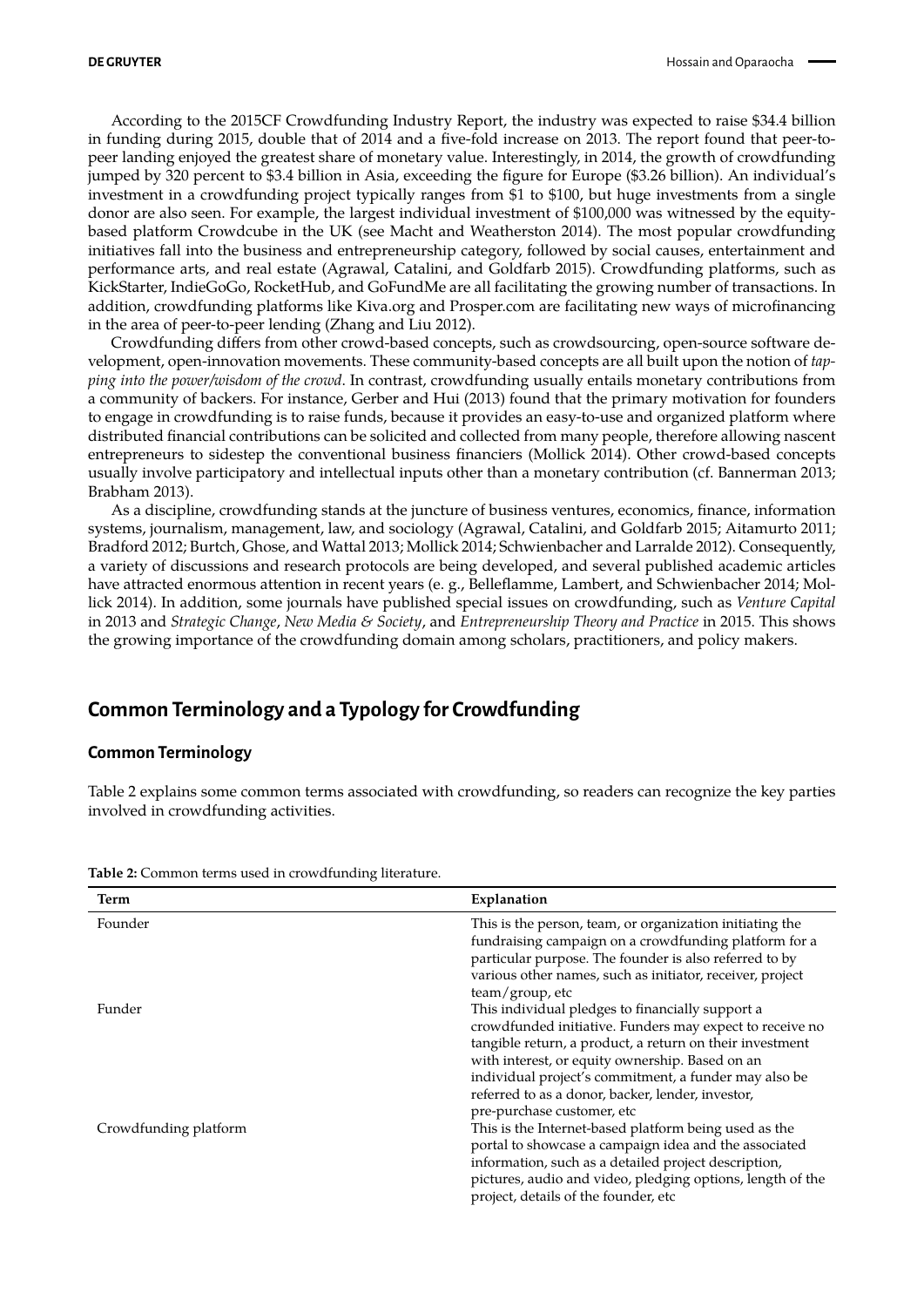| Campaign             | This is an open call to financially back a project or idea<br>during a specified timeframe. Important elements in a<br>campaign include the project description and efficient<br>interaction, such as by responding to enquiries and |  |
|----------------------|--------------------------------------------------------------------------------------------------------------------------------------------------------------------------------------------------------------------------------------|--|
|                      | concerns, providing updates, and integrating feedback. A<br>campaign typically lasts for 30-45 days.                                                                                                                                 |  |
| Investment threshold | The investment threshold determines the success or                                                                                                                                                                                   |  |
|                      | failure of a crowdfunding campaign. The most popular<br>option is the All-or-Nothing (AON) model, where all                                                                                                                          |  |
|                      | funds are returned to the funders if the stated campaign                                                                                                                                                                             |  |
|                      | target is not met. The Keep-it-All (KIA) model,                                                                                                                                                                                      |  |
|                      | meanwhile, give the founder access to the pledged funds,<br>even when the target amount is not met.                                                                                                                                  |  |

## **A Typology for Crowdfunding**

Crowdfunding can be broadly classified into two groups, commercial and philanthropic, although a project sometimes falls into both groups. In commercial initiatives, funders expect some kind of return on their investment, while funders do not expect any personal return from philanthropic projects, because they love being part of a greater cause. In the same vein, Hemer (2011) specifies a further type (called intermediate) that falls between the commercial and philanthropic types. He argues that the future commercial success of some projects is unclear. For example, projects, such as Skype, Facebook, and YouTube would have fallen into this type during their very early stages. Lambert and Schwienbacher (2010), meanwhile, classify crowdfunding into three groups based on the nature of the reward: donation, active investment, and passive investment. Wojciechowski (2009) classifies crowdfunding into social lending and micro-funding. Hemer (2011) also identifies five types of crowdfunding: threshold pledge, micro-lending, investment, holding, and club. In contrast, Bradford (2012) and Griffin (2013) found five distinct categories of crowdfunding based on the return that funders expect to receive on their investment: (1) the donation model, (2) the reward model, (3) the pre-purchase model, (4) the lending model, and (5) the equity model. Crowdfunding for journalism is mostly neglected by the crowdfunding literature. When we consider the commitment between the founder and funders, crowdfunding can also be broadly categorized into four types: donation-based, reward-based, lending-based, and equity-based models. In Table 3, we present a proposed typology to identify the similarities and differences among the various types of crowdfunding.

| <b>Type</b>          | Donation-based<br>crowdfunding           | Reward-based<br>crowdfunding         | Equity-based<br>crowdfunding | Lending-based<br>crowdfunding |
|----------------------|------------------------------------------|--------------------------------------|------------------------------|-------------------------------|
| Motivation of        | Intrinsic and social                     | Intrinsic, social and                | Financial gain               | Social and/or                 |
| funder               |                                          | extrinsic                            |                              | financial                     |
| Type of contribution | Donation                                 | Pre-order                            | Investment                   | Loan                          |
| Expected return of   | Intangible benefits                      | Tangible and                         | Return on                    | Return on                     |
| funder               |                                          | intangible benefits                  | investment                   | investment                    |
| <b>Motivation of</b> | Intrinsic and social                     | Intrinsic, social and                | Financial gain               | Social and/or                 |
| funder               |                                          | extrinsic                            |                              | financial                     |
| <b>Main focus</b>    | Journalism/worthy<br>cause/philanthropy  | Products for early<br>adopters/gifts | Start-ups                    | Short-term borrower           |
| Complexity of        | Very low                                 | Low                                  | High                         | Medium                        |
| process              |                                          |                                      |                              |                               |
| Example primary      | Project owner(s),                        | Start-ups, funders                   | Start-ups                    | Individuals, business         |
| beneficiaries        | musicians,<br>non-profit entities        |                                      |                              | entities                      |
| Type of contract     | A contract without<br>existential reward | Purchase contract                    | Shareholding<br>contract     | Lending contract              |

**Table 3:** A proposed typology for crowdfunding.

*Donation-based crowdfunding* is the simplest and most popular type of crowdfunding. In this model, funders donate for philanthropic purposes. These donations are usually made to social and charitable initiatives, with funders not expecting a return on their investment (Mollick 2014). Donations can also be made to profit-oriented enterprises, but pure-donation platforms are uncommon and generally focus on requests from charities and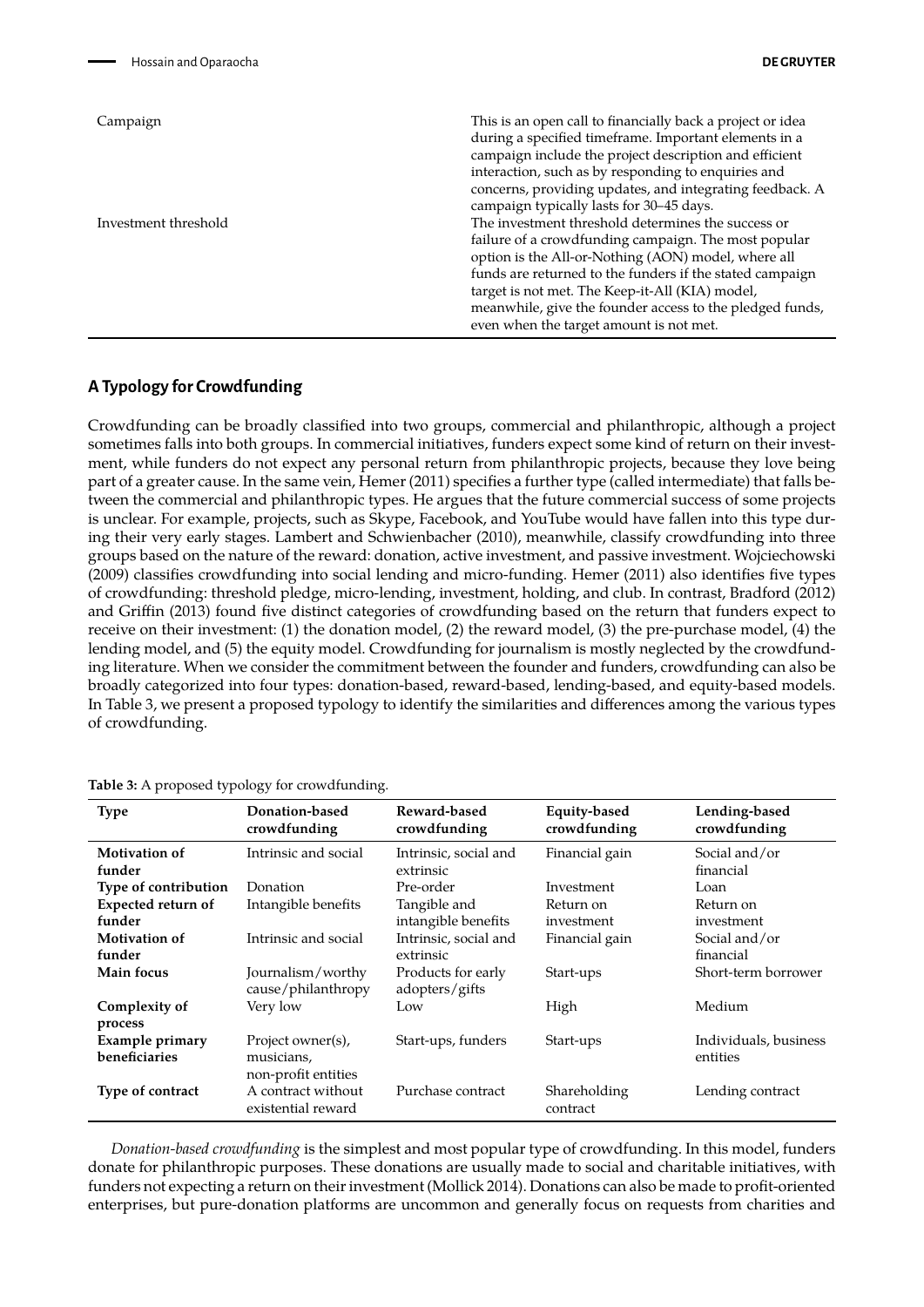nonprofit organizations (Bradford 2012). Funders generally donate to a cause they believe in, such as raising money to enable a music band to go on tour (De Buysere et al. 2012). These funders may receive some symbolic return, such as a message of gratitude from the founders, but there is no material reward. The donation-based model is not limited to nonprofit organizations, however, because some people may donate to an initiative if it will enable them to later purchase a desirable product on the open market (Belleflamme, Lambert, and Schwienbacher 2013). Naturally, the risk associated with donation-based crowdfunding is very low, because there is no obligation for founders to provide a return, nor do the funders expect one.

*Reward-based crowdfunding* provides funders with a non-monetary return, such as one of the first manufactured products. In this model, entrepreneurs invite potential customers to pre-order their product offering, sometimes at a lower-than-usual price. Founders may also offer gifts and other non-monetary rewards to their funders, but they never pay interest or a share of their business earnings (Bradford 2012). In the light of our review of the ethical dilemmas and real-life incidents that have occurred so far, it seems there is a medium level of risk for both the founder and funders (see Hauge and Chimahusky 2016). In the worst-case scenario, a founder may be unable to manufacture the proposed product for some reason, so the funders will not receive their expected reward. In general, people with early adopter traits tend to become funders in this type of crowdfunding.

*Equity-based crowdfunding* is a model whereby funders expect a financial return on their investment. It is also referred as a profit-sharing model. In this model, entrepreneurs urge people to invest money in order to receive a share of the venture's future earnings (Belleflamme, Lambert, and Schwienbacher 2013). Equity crowdfunding entails a great deal of business and legal consideration from both intermediary crowdfunding organizations and investors, as it clearly falls into the area of selling securities. Crowdcube, Seedrs, and IPOVillage are some popular equity-based crowdfunding platforms. In the USA, for instance, laws for equity-based crowdfunding are being developed. The equity-based model appears to raise greater amounts of capital than the reward-based model, despite most platforms being largely concerned with the reward-based model (Belleflamme, Lambert, and Schwienbacher 2013).

*Lending-based model* involves peer-to-peer lending (Bradford 2012). Kiva and Prosper are two prominent example platforms using this model. In this model, funders supply funds for an agreed period with the expectation of receiving their funds back, possibly with interest. Some *lending-based* crowdfunding platforms are exclusively interest-based. Prosper and Lending Club are two highly cited platforms that offer interest to funders on their landings. The lending-based model differs from other crowdfunding models in that only money is exchanged. The process for this model is relatively simple, but funders do risk losing their principal investment in cases where borrowers are unable to repay them. A recent study found that lending-based crowdfunding constituted around two-thirds (69 percent) of total fundraising (Agrawal, Catalini, and Goldfarb 2015).

## **Important Elements in Crowdfunding**

Several elements play important roles in facilitating the various aspects of the crowdfunding process. This section highlights some key elements that are pertinent to crowdfunding, both as a phenomenon and as a research domain.

*The role of the Internet and social media*: Crowdfunding is enabled by Web 2.0 technologies (Schwienbacher and Larralde 2012; Danmayr 2014). As such, the web portals, digital interactivity tools, and e-payment systems provided by crowdfunding intermediaries form the novel bedrock for crowdfunding (Wieck, Bretschneider, and Leimeister 2013). In addition, some scholars have emphasized the significant role that social media plays in spreading awareness for a crowdfunding campaign and attracting interest, further contributing to its chances of success (Gerber and Hui 2013; Mollick 2014; Zheng et al. 2014; Colombo, Franzoni, and Rossi-Lamastra 2015). In addition, Belleflamme, Omrani, and Peitz (2015) suggest that social networks can influence the success or failure of a crowdfunding campaign in at least three ways, namely in terms of the founder's personal social networks, the in-group/cross-group social networking effect, and the use of information by crowdfunding platforms. We will now elaborate on these three influential aspects of social networking.

i. For the founder's personal social network, it has been found that social networking demographics, such as the number and type of Facebook friends/likes and Twitter followers have a recognizable effect on whom an early funder will support. Therefore, the early backers are seen as a sort of quality signal (Belleflamme, Omrani, and Peitz 2015; Colombo et al. 2015; Kromidha and Robson 2016; Mollick 2014). Similarly, Lin, Prabhala, and Viswanathan (2013) found that in peer-to-peer lending, a borrower's online friendships act as a signal of credit quality, increasing the possibility of successful funding at lower interest rates (see also Agrawal, Catalini, and Goldfarb (2015) for a discussion of how offline social relationships affect investment decisions).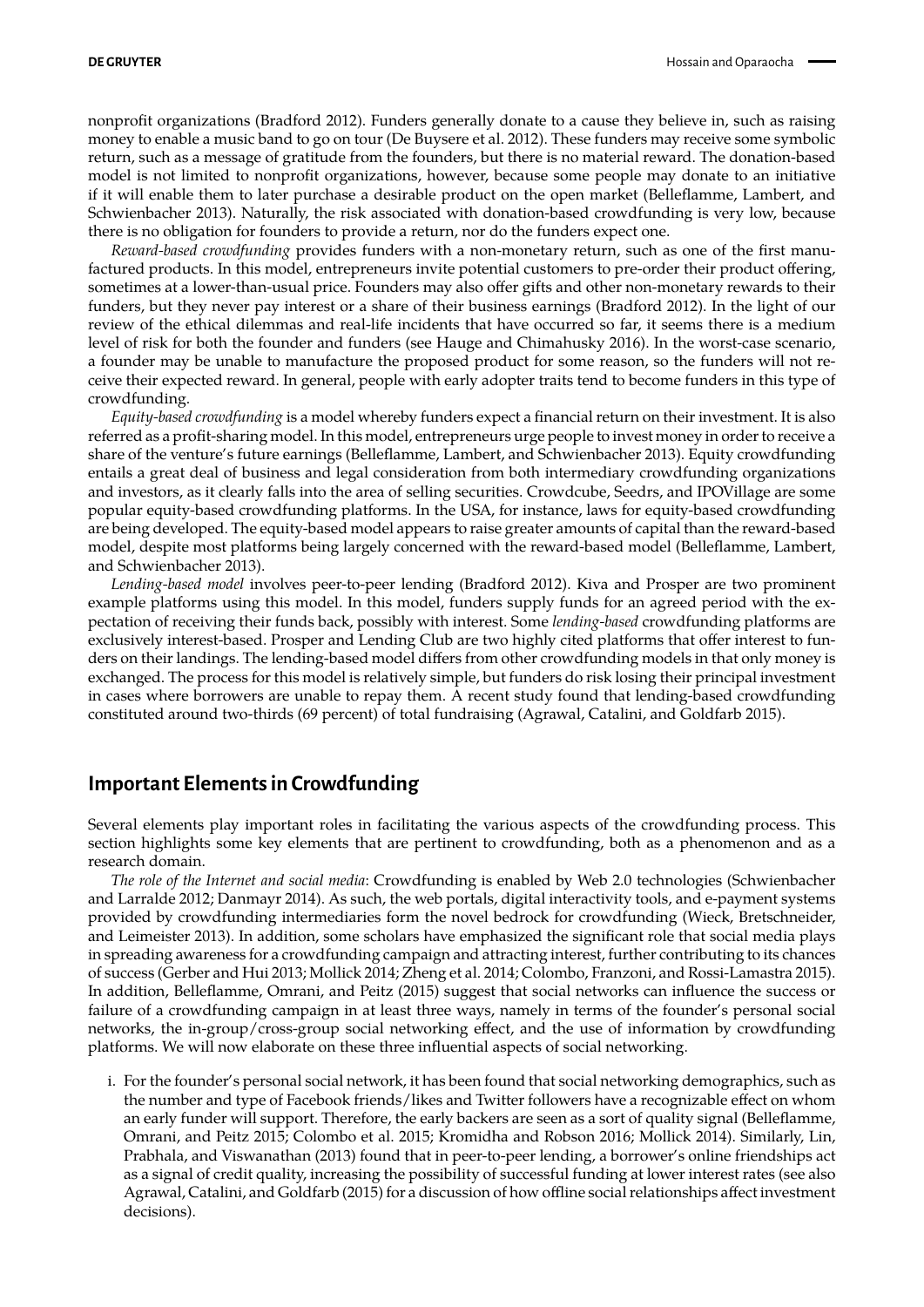- ii. Belleflamme, Omrani, and Peitz (2015) put forward the notion of "freeriders," which is those people who base their investment decisions mainly on the judgment of other backers within a social group (e. g., van Wingerden and Ryan 2011). This is evident in the skewed distribution of successful funding for projects across categories and even within the same category. In other words, some individuals are more likely to back a project if it has attracted massive interest or is close to reaching its target threshold.
- iii. Some platforms enable the formation of individual groups to represent differing (special) interests (Belleflamme, Omrani, and Peitz 2015). These groups can function as a form of online community by providing mentorship, feedback, and a repository of example projects to serve as models (Hui, Greenberg, and Gerber 2014). Sharing of inside information and an exchange of insights with external agenciest leads to information asymmetry (Lin, Prabhala, and Viswanathan 2013). Information asymmetry is also a major issue in traditional financing, but it is more severe in crowdfunding. A group's dynamics and the actions of certain community members influence the overall response to a given campaign. However, friendship networks can also alleviate the problem of information asymmetry, leading to more satisfactory transaction outcomes (Lin, Prabhala, and Viswanathan 2013).
- iv. Furthermore, Bellefemme et al. (2015) suggest that social networks and other technologies allow crowdfunding platforms to gather information about users' behaviors and preferences, which they can then use to recommend potential projects. This resembles how online marketplaces like Amazon and eBay recommend products.

*Visual communication*: The use of visual media, such as videos, technical drawings, photographs, and even interactive chat forums is very popular in crowdfunding campaigns. Indeed, this communication pattern resonates well with the visual culture of the current digital age (Fillis 2000; Klaebe and Laycock 2012). In any given crowdfunding campaign, the effective application of these communication tools plays a critical role in conveying different aspects of the necessary information. This therefore helps to bridge any gaps in the understanding between the founders and funders. In this way, understandable project objectives and value propositions help build a fan base and increase the confidence, support, and commitment of the various stakeholders.

*Motivation* is a force driving founders to initiate a project, and this is critical in attracting the interest of funders toward a specific project (e. g., Gerber, Hui, and Kuo 2012 February; Gerber and Hui 2013; Hui, Greenberg, and Gerber 2014; Zheng et al. 2014). Motivation is a complex cognitive construct that prompts individuals to behave or act in a particular manner. An individual's needs and wants often create a weak or strong motivational trigger for action. Founders can therefore be driven by various intrinsic and extrinsic motives (Allison et al. 2015). These motives, however, must also appeal to potential funders if a fundraising campaign is to be successful. This is where effective communication and value proposition comes in (e. g. Belleflamme, Lambert, and Schwienbacher 2014). In addition, a key motivation of founders is to bypass the scrutiny and contempt of conventional financiers (e. g., Brabham 2013; Bruton et al. 2015; Gerber et al. 2014). From the funder's perspective, Allison et al. (2015) found that prosocial funders tend to respond more positively to initiatives that present an opportunity to help others when compared to initiatives that are framed as business opportunities.

Crowdfunding is also used as a pre-ordering and marketing instrument, where the motivation for early adopters is to be among the first people to own a new product or use a new service (Gerber and Hui 2013; Gerber et al. 2014). These funders are mostly younger people. For example, van Wingerden and Ryan (2011) found that 52 percent of crowdfunders were under the age of 35. Another study by Lambert and Schwienbacher (2010) found that around 22 percent of funders do not receive any type of return on their investment, with the remaining 78 percent of crowdfunders receiving returns on their investments in the form of equity, cash, products, etc. On the other hand, Aitamurto (2011) discovered that crowdfunding for journalistic works was aimed at supporting a particular cause rather than receiving a return on their investment. Social reputation and being part of a successful effort are two major non-financial motivators for crowdfunders.

*Trust and transparency*: Trust is part of the core fabric of crowdfunding, because crowdfunding entails the channeling of uncollateralized funds through a non-banking intermediary to fund a specific initiative. Due to the risk of fraud, the intermediary platforms and campaigns that appear more trustworthy therefore seem to be more attractive to the public (Klaebe and Laycock 2012). Bellafemme et al. (2015) suggests that founders with successful previous campaigns are more likely to attract positive interest and receive backing for their new campaigns. For example, after Pebble managed to deliver on their massively oversubscribed smartwatch campaign of 2012, they returned to KickStarter in 2015 and raised more than US \$20.3 million for their secondgeneration smartwatch. Now in their third request, Pebble has successfully raised over US\$12.7 million in June 2016. Trust and transparency is therefore not just a key ingredient in the various stages of a project; it is also a continuous process (real-time feedback), especially in the repeat fundraising experience. Further insights into trust in crowdfunding are discussed more categorically in the following section, which deals with the ethics of crowdfunding.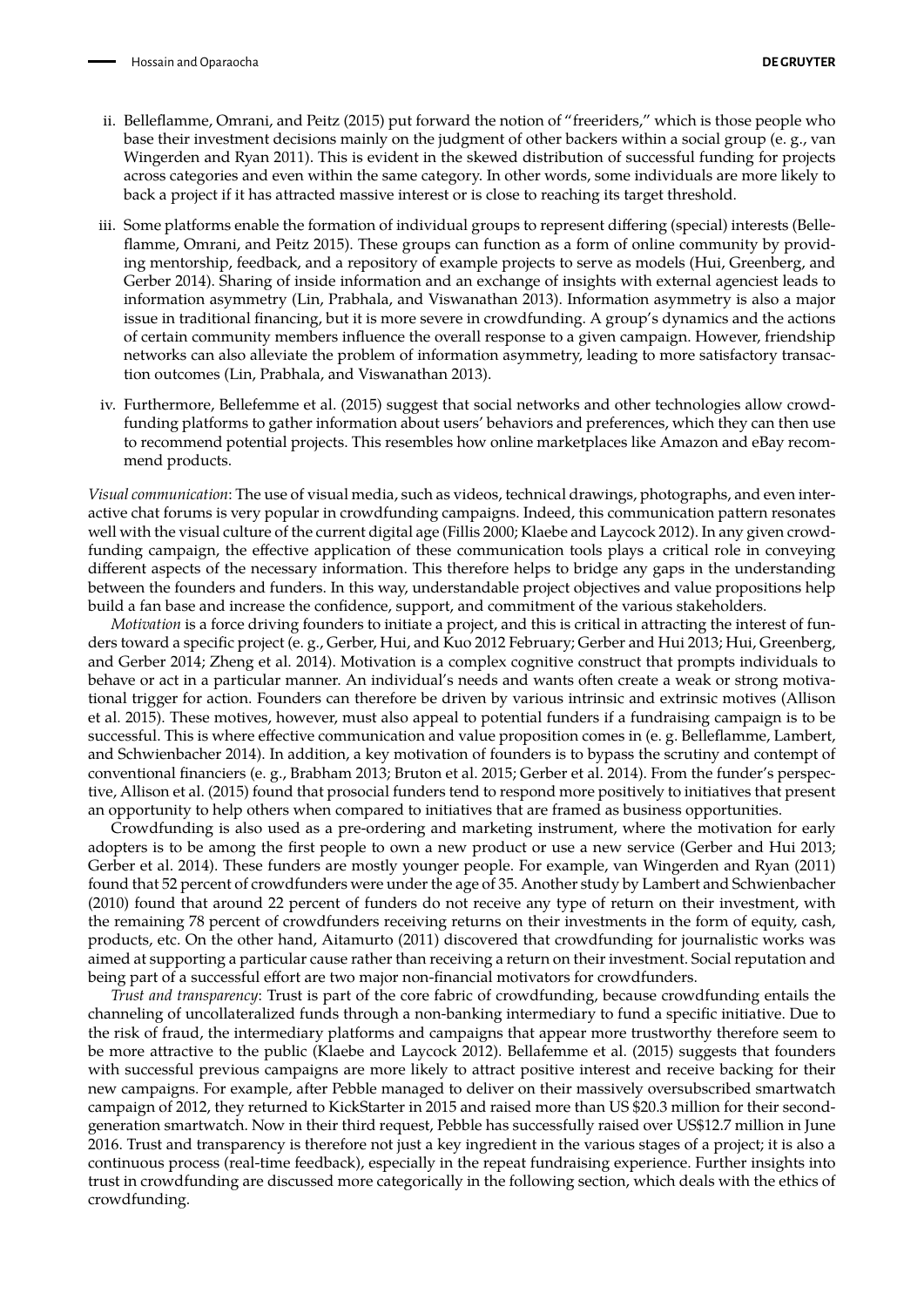# **Ethics of Crowdfunding**

Surprisingly, not much is said about the ethics of crowdfunding in the existing literature. We elaborate on the ethical concerns not to condemn crowdfunding or emphasize its darker side but rather to provide a wellbalanced overview of this phenomenon. To the best of our knowledge, such a balanced overview is lacking in the burgeoning crowdfunding literature. However, to provide a summary, we refer to Xu et al. (2016), who points out:

Entrepreneurs adopt crowdfunding platforms to obtain funds, expand awareness of their work, connect with others, gain approval for their work and for themselves, maintain project control [bypass the scrutiny, contempt, and costs of traditional financiers], and learn new skills … For sponsors, receiving creative products/services (rewards) is an important motivation. In addition, helping others and being part of a community for supporting creative products also motivate them to invest in crowdfunding projects (Xu et al. 2016 , p. 917).

For our purposes, these core aspects also define the difference in the ethics of crowdfunding when compared to other traditional financing options. In addition to the nature of the phenomenon and the motivational triggers, other elements differentiate and influence the ethical considerations of crowdfunding when compared to offline finance. These include the type of commitment, a pool of novice investors as funders, a lower interest rate or return on investment for funders, the role of the intermediary, transparency, the ownership structure, and a lack of expert commitment (see Agrawal, Catalini, and Goldfarb 2013; Gerber et al. 2012). Ethical issues, such as fake campaigns, loss of privacy, abuse of fund, and breach of commitment are growing concerns for crowdfunding (Snyder, Mathers, and Crooks 2016). We will now elaborate on the ethical dilemmas relevant to each of the four different crowdfunding models.

*Donation-based crowdfunding*: Among the four crowdfunding models, donation-based crowdfunding incurs the least risk. Funders are driven mainly by intrinsic, philanthropic, or prosocial motives when backing a donation-based crowdfunding initiative. However, there is a considerable stake in terms of moral obligations and the transparent handling of funds (e. g., Allison et al. 2015. Donors pool their money to support a cause that may be close to their hearts. It may be to help people in genuine dire need. Any misappropriation of funds could therefore have a negative effect on donors' morale. Donation-based crowdfunding is a largely unregulated activity (Hazen 2012). Some individuals and groups have therefore unfortunately abused this opportunity. It has also been criticized as a potential means for people to fund their lofty ambitions. For instance, in GoFundMe.com's travel category, almost every fourth fundraising campaign is for leisure travel purposes. While it may not be wrong for people to ask the public to fund their dream vacations, it is perturbing for them to compete against the heavily disadvantaged for sponsorship in the same category and from the same pool of funders. Some examples of these include "an elderly couple losing their home" and a "cancer-stricken teenager who needs financial help to visit a destination," perhaps as a last wish. Moreover, medical campaigns abuse the crowdfunding funds, for example, by lying about illness and creating fake campaign. On many occasions, crowdfunding websites are reluctant to intervene fraudulent because their revenues depend on the successful fundraising.

*Reward-based crowdfunding*: In our assessment, the reward-based crowdfunding model incurs a medium level of risk and is less complex in nature. In this model, funders are promised a non-financial reward in exchange for a monetary contribution (e. g., Allison et al. 2015; Belleflamme, Lambert, and Schwienbacher 2013). Despite the alluring simplicity of reward-based crowdfunding, the common hazards include long delays in receiving the promised product, misrepresentation, and infringement of intellectual property rights (IPRs). Hauge and Chimahusky (2016) found that over 64 percent of products (rewards) were shipped later than promised. For instance, a nascent enterprise known as Kreyos raised over \$1.5 million on IndieGoGo in November 2013 to produce its meteor smartwatch. Kreyos promised its funders a new level of experience and technology (cf., Garber 2013; Johnson 2014). However, after prolonged delays, the released product was reported to be immensely inferior. It reportedly had many flaws, including an inability to keep accurate time and an unresponsiveness to gestures. Although it was not a scam, it clearly illustrates how easy it is to mislead funders with a poorly-conceived initiative. In addition, in June 2015, BBC Technology News reported a lawsuit involving Erik Chevalier. He had raised more than \$122,000 on Kickstarter in 2012 to produce a board game called "The Doom That Came to Atlantic City." Mr. Chevalier neither produced the product nor fulfilled the orders. Instead, he canceled the project in mid-2013 citing inexperience as the reason for not fulfilling his promise. In the lawsuit, however, the Federal Trade Commission claimed that Mr. Chevalier had spent much of the raised funds on rent and personal expenses. Another case that highlights the aspect of IPRs is that of Ron Forbes. In May 2014, Mr. Forbes initiated a crowdfunding campaign on IndieGoGo to produce a feature-length version of the award-winning short film "DON'T MOVE." However, Mr. Forbes lacked the IPRs to the original film, and had no permission to use the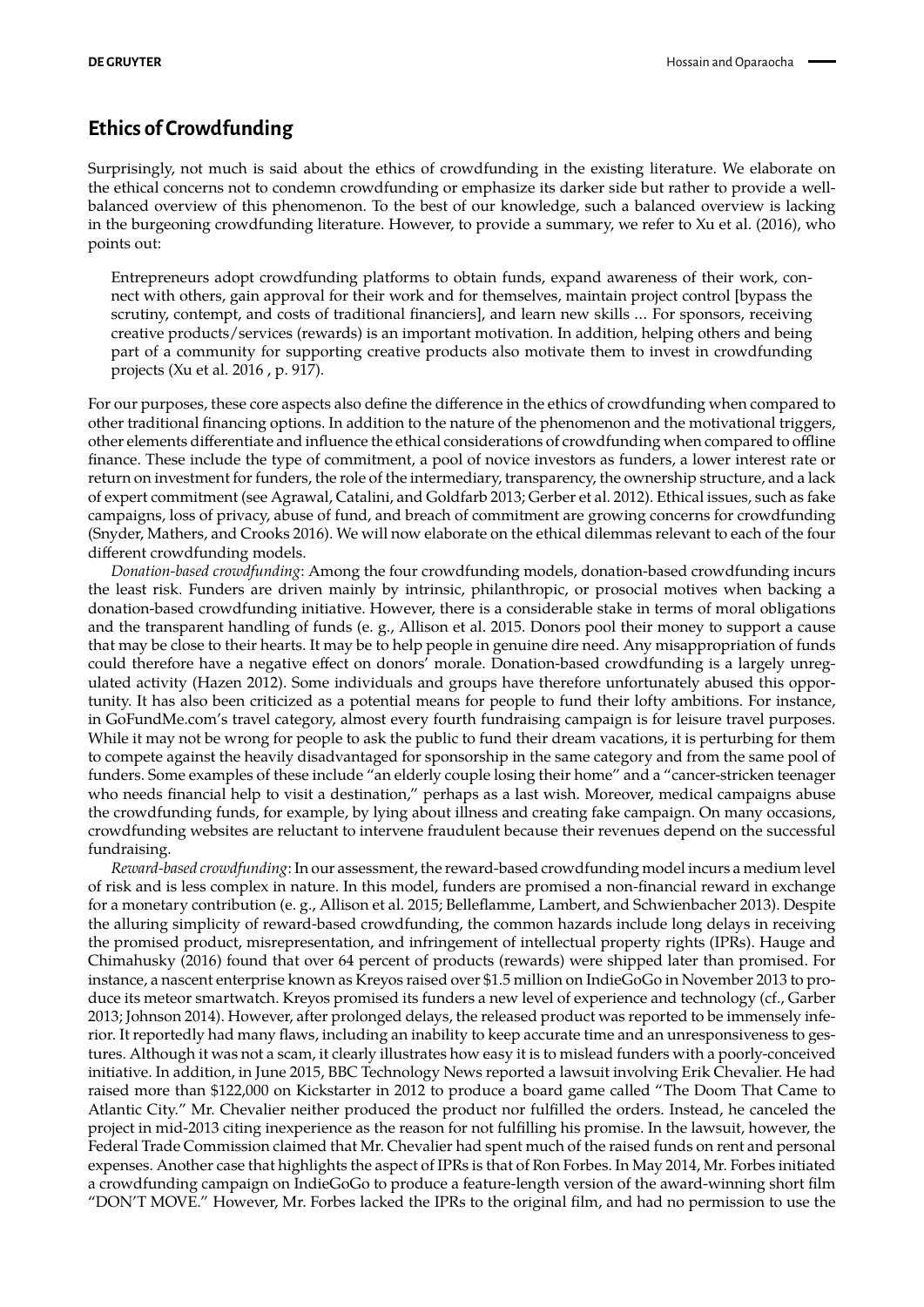copyrighted materials. The campaign was fortunately halted and any fraud prevented. Founders tend to overpromise in their campaigns, and funders do not always have sufficient experience and capability to perform due diligence before funding a project. The above discussion highlights the serious ethical issues surrounding reward-based crowdfunding.

*Equity-based crowdfunding*: Common ethical issues surrounding equity-based crowdfunding include the pricing of equity, moral obligations, issues with unskilled investors, problems with recapitalization, realignment, and a danger of creating a new economic bubble. Belleflamme, Lambert, and Schwienbacher (2013) argue that crowdfunding allows entrepreneurs to practice behavior-based price discrimination. A profit-oriented organization may be prone to focusing too much on its profits, leading them to compromise the quality of its offerings. Entrepreneurs set perks in a campaign at a phase when market estimations are lacking (De Buysere et al. 2012). The equity-based crowdfunding model combines investment risk with unsophisticated investors (Bradford 2012). This model, therefore, attracts a large pool of funders with divergent interests and experiences from varying backgrounds. Consequently, it is very challenging for a new, resource-constrained venture to manage (De Buysere et al. 2012). In contrast, experienced investors provide more than finance to new ventures, and they are often prepared for follow-on investment rounds. Griffin (2013) argues that the legislators and advocates of crowdfunding have equally failed to perceive the adverse consequences of equity crowdfunding being exempted from registration with the U.S. Securities and Exchange Commission (SEC). Moreover, some analysts believe that allowing crowdfunding platforms to offer equity will potentially open the door for the next financial bubble to enter the securities market. A Las Vegas-based company – Ascenergy – has raised approximately \$5 million in 2015 as fraudulent equity through crowdfunding from 90 national and international investors. Ascenergy shifted the most of the amount to its different entities. SEC was able to halt this ill endeavor at a point to prevent any further damage. Hence, including antifraud provisions in crowdfunding legislation is essential (Bradford 2012) to mitigate the risks associated with equity-based crowdfunding. Some scholars also suggest creating an insurance system that will encourage the identification of fraudulent and overpriced offerings (Li 2013; Palmiter 2012). However, various regulatory agencies are working to protect specially the funders' rights.

*Lending-based crowdfunding*: Lending-based crowdfunding seems a simple and straightforward model, but broken promises is a potential ethical concern. In this model, funders finance an initiative in the expectation of receiving the money back, possibly with interest. The associated risk is therefore of a low-to-medium level. One concrete example is the peer-to-peer lending platform Kiva.org, which boasts a 97.2 percent repayment rate. This is very impressive for uncollateralized loans. Moss et al. (2015), however, warn that "the lack of credible, reliable information about borrowers poses serious challenges to lenders" (p. 28). Funders of this category have limited experience and knowledge about the project they fund as such they need to invest with a high risk of return.

The moral hazard associated with lending-based crowdfunding is multifaceted. In fact, something that is often not sufficiently appraised by both founders and funders is the level of success a venture needs before it can repay the raised funds, as well as the often-high interest rates on the capital (Moss et al., 2015). This can force even well-intentioned enterprises to either collapse or default on their payments. From an entrepreneurial perspective, lending-based crowdfunding has the potential to make honest entrepreneurs toil in vain, because even if they manage to repay the loans as promised, they may be left with little or no funds to continue their businesses. Therefore, even when the capital is repaid to funders, a failed enterprise may not fulfill the main goals and expectations of either the founder or funders. On the other hand, unscrupulous individuals can intentionally bankrupt their enterprises and default on their loans, robbing the funders of their capital and depriving the greater society of the benefits. Recently, Lending Club – the biggest US lending-based crowdfunding platform – has experienced employee fraud and it chief executive resigned. That said, it should be noted that such behavior is not exclusive to crowdfunded loans.

## **Discussion and Conclusion**

This paper has explored crowdfunding as a recent, promising phenomenon. We have explained the crowdfunding phenomenon and its characteristics, typology, key elements, and the key ethical issues. The implications of this research and future research avenues are presented below.

## **Implications for Theory**

Crowdfunding differs from other sources of entrepreneurial finance; therefore, further exploration of how its characteristics differ from the alternatives is still warranted. Funders can generally only rely upon the information provided by the founders during a crowdfunding campaign, so performing a reality check is difficult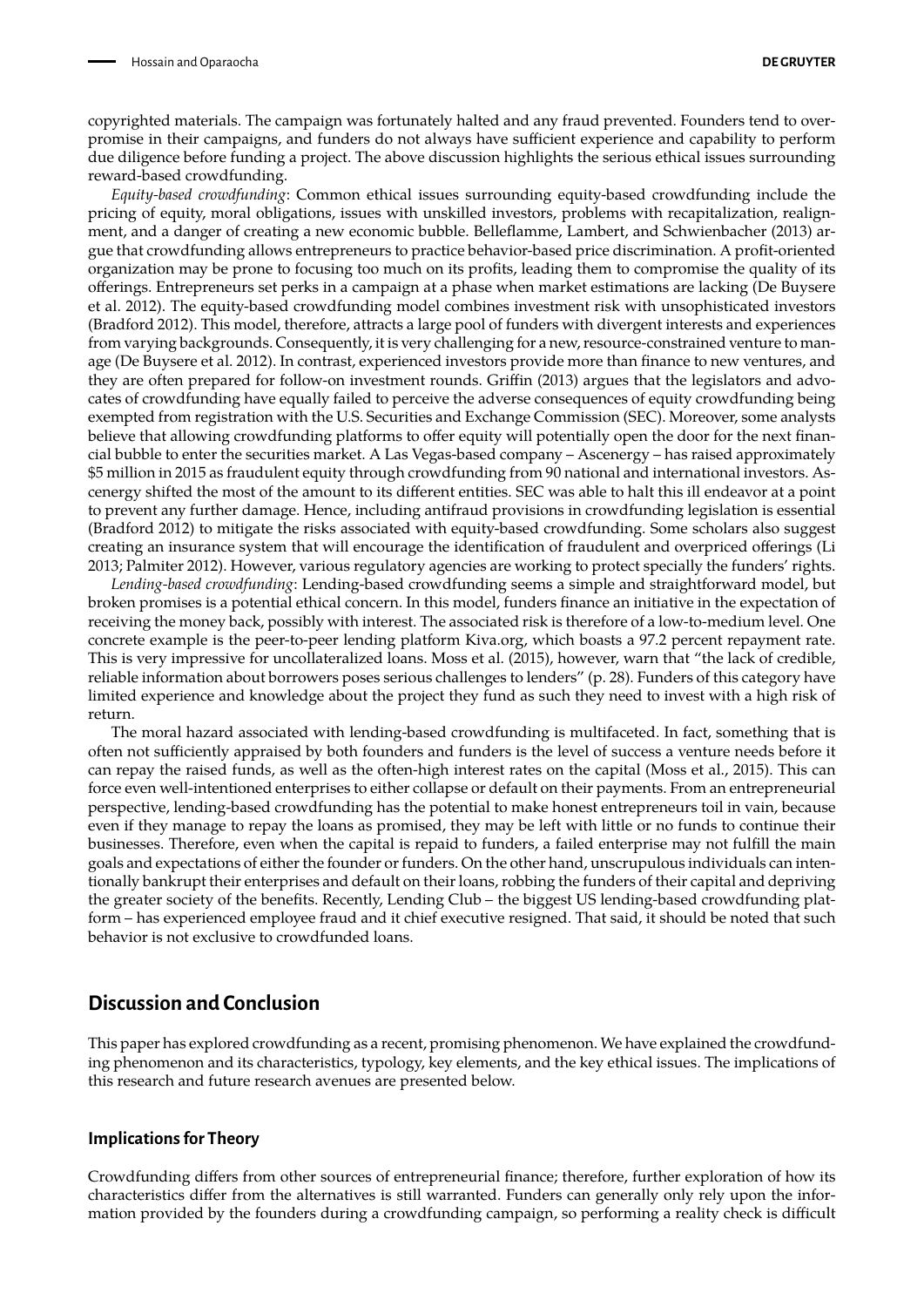due to insufficient information. Hence, information symmetry is a key concern in crowdfunding. Although the main aim of a crowdfunding campaign is to raise funds, it also helps entrepreneurs to test, promote, and market their products, as well as gain a better understanding of their consumers and innovate accordingly (Stanko and Henard 2016). To attract a large number of funders, entrepreneurs should build a network through social media. Studies have found that the early backers of a fundraising campaign are predominantly friends and family members. Entrepreneurs need to establish the right crowd-based community as per their financial and operational needs. The roles and functions of intermediary crowdfunding platforms are mostly known for their knowledge sharing, but some studies have found that many platforms conceal information or even reveal distorted information (Mollick 2014). In addition, many founders with unfeasible projects can raise funds from naive funders who exhibit a herding behavior.

As the crowdfunding discipline advances from its nascent to mature stage, building theories about the various dimensions of crowdfunding is important. This includes exploring the milieu within which founders exist, how they groom their funders, and which factors lead to success or failure, because this will accelerate the process of theory building for crowdfunding. Academics lack a coherent theory for the crowdfunding phenomenon. The theory of finance involves studying ways in which businesses and individuals raise funds and allocate them to projects by considering the associated risk. Crowdfunding functions in a loosely designed environment. The risks associated with crowdfunding, therefore, differ from those of the traditional alternatives. Expanding the theory of finance to include crowdfunding is an essential endeavor. Social exchange theory postulates that human relationships are formed by applications of a subjective cost-benefit analysis. The role of trust, commitment, innovative products, tangible and intangible outcomes, a sense of belonging, and the cognitive process funders use during crowdfunding has been limitedly discussed in the literature (Liu et al. 2016). Social media also plays a key role in crowdfunding, so using social identity theory is appropriate for exploring crowdfunding (Ahlers et al. 2015; Kromidha and Robson 2016). Funders who identify themselves in a social network have a greater potential to fund a project in that social network. How social identity theory and signaling theory differ between online and traditional entrepreneurship environments is essential to understanding the various facets of crowdfunding (Kromidha and Robson 2016). Crowdfunding can take place in formal and informal institutions, with different institutions having differing patterns of effect (Kshetri 2015), so institutional theory can be used to explore the various agencies involved with crowdfunding. Signaling theory may also give us a deeper understanding of how funders, founders, and other stakeholders operate. Therefore, crowdfunding can be explored from various theoretical lenses.

## **Implications for Practitioners**

This article presents several implications for practitioners. Although we hinted at the general success of crowdfunding, it is a challenge to launch a crowdfunding project. Legislation is not yet well established, and there are significant differences in the laws of various regions. We urge governments and other agencies to harmonize legislation around the world. Many crowdfunding platforms and projects operate in a realm with few checks and balances. Fundraising through crowdfunding is often a tempting option for early-stage startups, but many of these fail to deliver on their promises. Moreover, fraud committed by unscrupulous founders also raises ethical concerns. The lack of established legislation and the potential for unethical behavior from various stakeholders suggest that developing and implementing effective legislative mechanisms is essential. Funders will then be more inclined to participate in crowdfunding activities. Crowdfunding differs significantly from other funding mechanisms, such as venture capital, seed funding and bank loans, so it should be considered as an entirely different kind of funding. This article reinforces the importance of crowdfunding as a source of funding for early-stage start-ups, and it expects to encourage crowdfunding stakeholders to explore and integrate new insights. Sources of funding are decreasing, so crowdfunding should be considered as essential alternative source for various initiatives.

#### **Future Research Avenues**

This article indicates a range of issues that need to be articulated in order to accurately outline the crowdfunding discipline. The definition proposed in this article is very comprehensive, so future studies could explore the various dimensions of the crowdfunding concept by considering this definition. For example, crowdfunding platforms could be considered and compared with other online platforms, such as online marketplaces. Future studies are needed to thoroughly explore crowdfunding and its various dimensions, because it is still not clear why some crowdfunding projects are very successful while others fail. In many cases, founders offer funders several perks for funding a campaign, but it is not known how these perks lead to the success or failure of a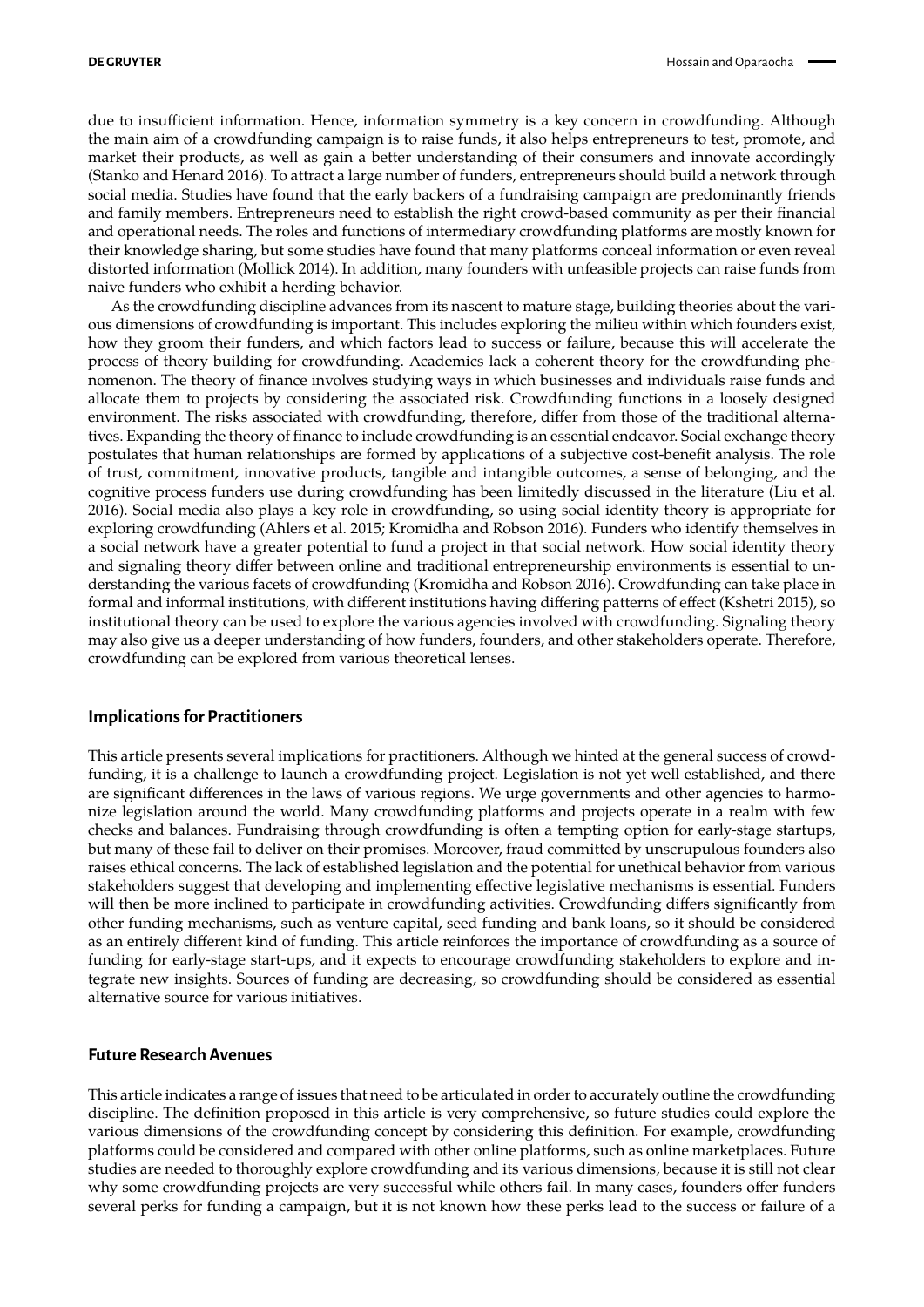crowdfunding initiative. Therefore, exploring the function of these perks could be an interesting avenue for future research.

The antecedents and consequences of crowdfunding projects must be carefully analyzed from various viewpoints, such as those of individual founders and funders, intermediary platforms, and policy makers. A deep understanding of all the related variables is essential. Therefore, future researchers should examine how contextual variables influence different crowdfunding campaigns. Ethical transgressions could also prevent crowdfunding from maturing as an industry. Hence, ethical issues related to the different types of crowdfunding warrant further thoughtful analysis. Ultimately, uniform, well-rounded legislation will be needed, so legal scholars could contribute to the relevant authorities in this endeavor.

Future research may also look at how crowdfunding platforms incorporate early-warning systems for ethical violations, how legislation may curb ethical transgressions, and how funders could be assured they will receive a return from the funder. These issues underscore the importance of studying crowdfunding and its associated ethics. We hope this article will inspire scholars to pursue research into these and other crucial issues.

#### **Acknowledgement**

Mokter Hossain is grateful to the Finnish Cultural Foundation for financial support. Both authors contributed equally and authors' names have been placed in alphabetical order. A previous version of the paper has been presented in the AoM conference 2016. An initial version of the paper was submitted by Mokter Hossain as assignment for the summer school called EDEN Doctoral Seminar on Entrepreneurship: Current Themes and Research in Entrepreneurship, Helsinki, 5–8 May 2014.

## **Funding**

Suomen Kulttuurirahasto

# **References**

- Agrawal, A. K., C. Catalini, and A. Goldfarb. 2013. "Some simple economics of crowdfunding (No. w19133). National Bureau of Economic Research.".
- Agrawal, A., C. Catalini, and A Goldfarb. 2015. "Crowdfunding: Geography, Social Networks, and the Timing of Investment Decisions." *Journal of Economics & Management Strategy* 24 (2): 253–274.
- Ahlers, G. K., D. Cumming, C. Günther, and D. Schweizer. 2015. "Signaling in Equity Crowdfunding." *Entrepreneurship Theory and Practice* 39 (4): 955–980.
- Aitamurto, T. 2011. "The Impact of Crowdfunding on Journalism: Case Study of Spot. Us, a Platform for Community-Funded Reporting." *Journalism Practice* 5 (4): 429–445.
- Allison, T. H., B. C. Davis, J. C. Short, and J. W. Webb. 2015. "Crowdfunding in a Prosocial Microlending Environment: Examining the Role of Intrinsic versus Extrinsic Cues." *Entrepreneurship Theory and Practice* 39 (1): 53–73.
- Assenova, V., J. Best, M. Cagney, D. Ellenoff, K. Karas, J. Moon, and O. Sorenson. 2016. "The Present and Future of Crowdfunding." *California Management Review* 58 (2): 125–135.
- Bannerman, S. 2013. "Crowdfunding Culture." *Journal of Mobile Culture* 7: 1.
- BBC. 2015, http://www.bbc.com/news/technology-33108064.
- Bellefllamme, P., T. Lambert, and A. Schwienbacher. 2010, June. "Crowdfunding: An industrial organization perspective." *In Prepared for the workshop Digital Business Models: Understanding Strategies*' 25–26. held in Paris on June.
- Belleflamme, P., T. Lambert, and A. Schwienbacher. 2013. "Individual Crowdfunding Practices." Venture Capital: an International Journal of *Entrepreneurial Finance*15 (4): 313–333.
- Belleflamme, P., T. Lambert, and A. Schwienbacher. 2014. "Crowdfunding: Tapping the Right Crowd." *Journal of Business Venturing* 29 (5): 585–609.
- Belleflamme, P., N. Omrani, and M. Peitz. 2015. "The Economics of Crowdfunding Platforms." *Information Economics and Policy* 33: 11–28.
- Belt, B., C. Brummer, and D. Gorfine. 2012. *Crowdfunding: Maximizing the Promise and Minimizing the Peril*. Washington, DC: Milken Institute. Blanchard, A., and E. Sabuncu. 2016. "Recommendations of the Ethics Committee of the French Research Institute for Development on

Crowdfunding: Potential and Limits." *Natures Sciences Societies* 24 (2): 154–159.

Brabham, D. C. 2013. *Crowdsourcing*. Cambirdge, Massachusetts and London, England: MIT Press.

- Bradford, C. S. 2012. "Crowdfunding and the Federal Securities Laws." *Columbia Business Law Review* (1).
- Burtch, G., A. Ghose, and S. Wattal. 2013. "An Empirical Examination of the Antecedents and Consequences of Contribution Patterns in Crowd-Funded Markets." *Information Systems Research* 24 (3): 499–519.
- Burtch, G., A. Ghose, and S. Wattal. 2015. "The Hidden Cost of Accommodating Crowdfunder Privacy Preferences: A Randomized Field Experiment." *Management Science* 61 (5): 949–962.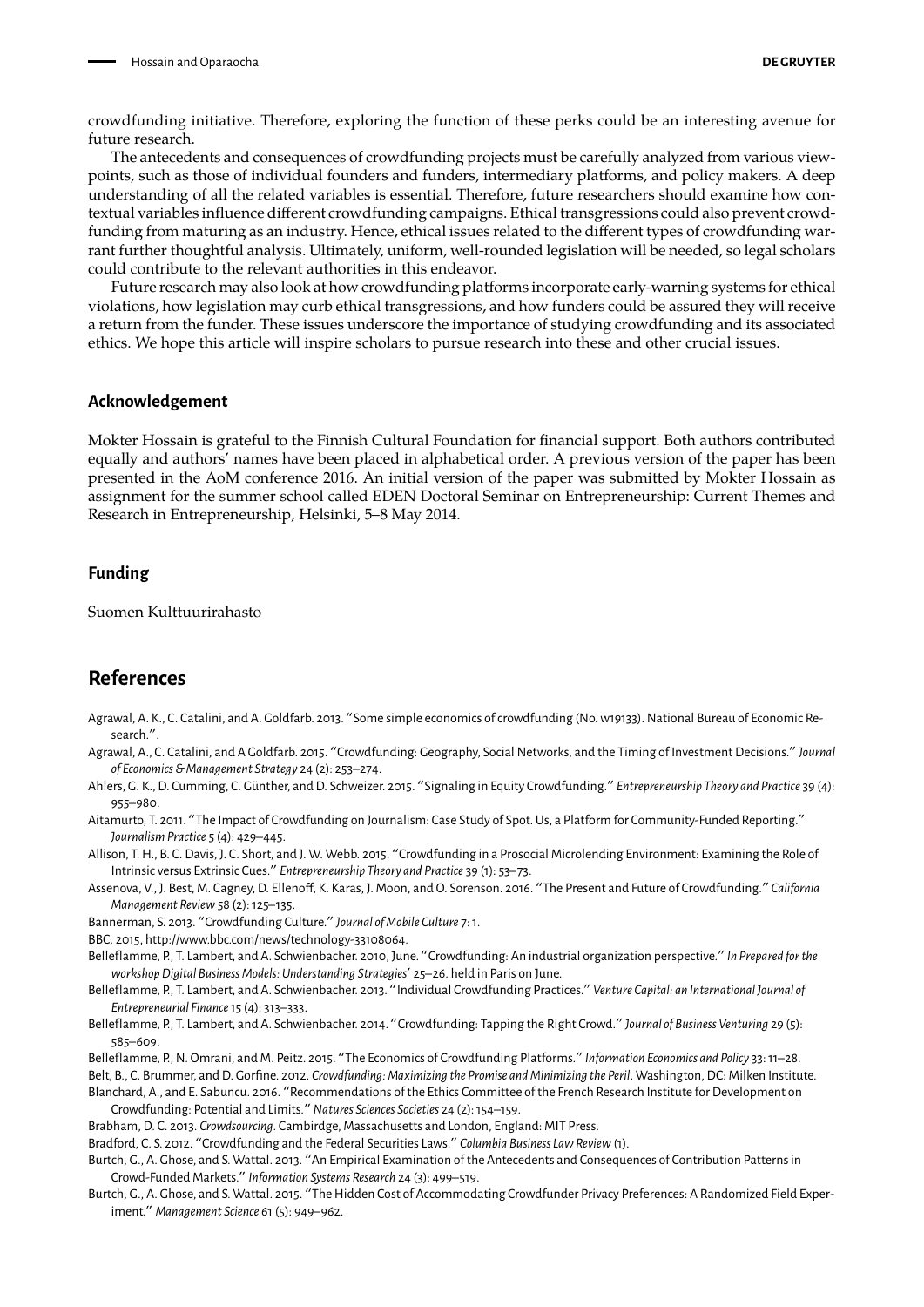- Bruton, G., S. Khavul, D. Siegel, and M. Wright. 2015. "New Financial Alternatives in Seeding Entrepreneurship: Microfinance, Crowdfunding, and Peer‐to‐Peer Innovations." *Entrepreneurship Theory and Practice* 39 (1): 9–26.
- Colombo, M. G., C. Franzoni, and C. Rossi-Lamastra. 2015. "Internal Social Capital and the Attraction of Early Contributions in Crowdfunding." *Entrepreneurship Theory and Practice* 39 (1): 75–100.
- Cowling, M., W. Liu, A. Ledger, and N. Zhang. 2015. "What Really Happens to Small and Medium-Sized Enterprises in a Global Economic Recession? UK Evidence on Sales and Job Dynamics." *International Small BusinessJournal* 33 (5): 488–513.

Crowdsourcing, L. L. C.. 2012. "Crowdfunding industry report: market trends, composition and crowdfunding platforms.", http://www.crowdsourcing.org/document/crowdfunding-industry-report-abridged-version-market-trends-compositionandcrowdfundingplatforms/14277.

Crowdfunding Industry Report. 2015. "2015CF – Crowdfunding Industry Report.", http://ncfacanada.org/2015-massolution-report-releasedcrowdfunding-market-grows-167-in-2014-crowdfunding-platforms-raise-16-2-billion/.

Danmayr, F. 2014. "Web 2.0 and Crowdfunding Platforms." In *Archetypes of Crowdfunding Platforms*., 7–48. Wiesbaden: Springer Fachmedien. De Buysere, K., O. Gajda, R. Kleverlaan, D. Marom, and M. Klaes. 2012. "A Framework for European Crowdfunding." *European Crowdfunding Network (ECN)*, www.europecrowdfunding.org/european\_crowdfunding\_framework.

- Fillis, I. 2000. "Being Creative at the Marketing/Entrepreneurship Interface: Lessons from the Art Industry." *Journal of Research in Marketing and Entrepreneurship* 2 (2): 125–137.
- Fraser, S., S. K. Bhaumik, and M. Wright. 2015. "What Do We Know about Entrepreneurial Finance and Its Relationship with Growth?" *International Small BusinessJournal* 33 (1): 70–88.
- Garber, L. 2013. "Gestural Technology: Moving Interfaces in a New Direction [Technology News]." *Computer* 46 (10): 22–25.

Griffin, Z. J. 2013. "Crowdfunding: fleecing the American masses." *Case W. Res. JL Tech. & Internet 375. 4*: 375.

Gerber, E. M., J. S. Hui, and P. Y. Kuo. 2012 February. "Crowdfunding: Why people are motivated to post and fund projects on crowdfunding platforms. In Proceedings of the International Workshop on Design, Inflluence, and Social Technologies: Techniques, Impacts and Ethics.".

Gerber, E. M., and J. Hui. 2013. "Crowdfunding: Motivations and Deterrents for Participation." *ACM Transactions on Computer-Human Interaction* 20 (6): 1–32.

Gerber, E. M., M. Muller, R. Wash, L. C. Irani, A. Williams, and E. F. Churchill. 2014. "ACM Crowdfunding: An Emerging Field of Research." In." *Proceedings of the extended abstracts of the 32nd annual ACM conference on Human factors in computing systems*1093–1098.

Harrison, R. 2013. "Crowdfunding and the Revitalisation of the Early Stage Risk Capital Market: Catalyst or Chimera?" *Venture Capital: An InternationalJournal of Entrepreneurial Finance*15 (4): 283–287.

Harrington, K. 2014. "Cashing in on Crowdfunding.", http://www.forbes.com/sites/kevinharrington/2014/02/07/cashing-in-oncrowdfunding/#1ea514ec34fc .

Hauge, J. A., and S. Chimahusky. 2016. "Are Promises Meaningless in an Uncertain Crowdfunding Environment?" *Economic Inquiry* 54 (3): 1621–1630.

Hazen, T. L. 2012. "Crowdfunding or Fraudfunding? Social Networks and the Securities Laws – Why the Specially Tailored Exemption Must Be Conditioned on Meaningful Disclosure." *North Carolina Law Review* 90: 2015.

Hemer, J. 2011. Karlsruhe: Fraunhofer ISI A Snapshot on Crowdfunding (No. R2/2011)Working papers firms and region.

Heminway, J. M. 2014. "How Congress Killed Investment Crowdfunding: A Tale of Political Pressure, Hasty Decisions, and Inexpert Judgments that Begs for A Happy Ending." *Kentucky LawJournal*102: 2013–2014.

- Heminway, J. M., and S. R. Hoffman. 2010. "Proceed at Your Peril: Crowdfunding and the Securities Act of 1933." *Tennessee Law Reviews* 78: 879.
- Hollas, J. 2013. "Is Crowdfunding Now a Threat to Traditional Finance?" *Corporate Finance Review* 18 (1): 27.

Hossain, M. 2015. "Crowdsourcing in Business and Management Disciplines: An Integrative Literature Review." *Journal of Global Entrepreneurship Research* 5 (1): 1–19.

Howe, J. 2006. "The Rise of Crowdsourcing." *Wired Magazine*14 (6): 1–4.

Hui, J. S., M. D. Greenberg, and E. M. Gerber. 2014. "Understanding the Role of Community in Crowdfunding Work.." In *Proceedings of the 17th ACM Conference on Computer Supported Cooperative Work and Social Computing*., 62–74. ACM.

Ingram, C., and R. Teigland. 2013. "Crowdfunding among IT entrepreneurs in Sweden: A qualitative study of the funding ecosystem and ICT entrepreneurs' adoption of crowdfunding Available at SSRN 2289134.", https://papers.ssrn.com/sol3/papers.cfm?abstract\_id=2289134.

James, T. G. 2013. "Far from the Maddening Crowd: Does the JOBS Act Provide Meaningful Redress to Small Investors for Securities Fraud in Connection with Crowdfunding Offerings." *BCL Rev* 54: 1767.

Johnson, K. M. 2014. "Literature Review: An Investigation into the Usefulness of the Smart Watch Interface for University Students and the Types of Data they would Require.", http://img1.wikia.nocookie.net/\_cb20140801120101/mobile-computing-prediction/images/c/c7/Literature\_Review\_KMJ.pdf.

Jones, M. V., N. Coviello, and Y. K. Tang. 2011. "International Entrepreneurship Research (1989–2009): A Domain Ontology and Thematic Analysis." *Journal of Business Venturing* 26 (6): 632–659.

Keupp, M. M., and O. Gassmann. 2009. "The past and the Future of International Entrepreneurship: A Review and Suggestions for Developing the Field." *Journal of Management* 35 (3): 600–633.

Klaebe, H. G., and R. Laycock. 2012 *How to Work the Crowd: A Snapshot of Barriers and Motivations to Crowdfunding* Australia Council for the Arts, Sydney, NSW.

Kromidha, E., and P. Robson. 2016 *Social Identity and Signalling Success Factors in Online Crowdfunding* 1–25. Entrepreneurship & Regional Development.

Kshetri, N. 2015. "Success of Crowd-Based Online Technology in Fundraising: an Institutional Perspective." *Journal of International Management* 21 (2): 100–116.

Lebraty, J. F., and K. Lobre-Lebraty. 2013. *Crowdsourcing: One Step Beyond*. John Wiley & Sons.